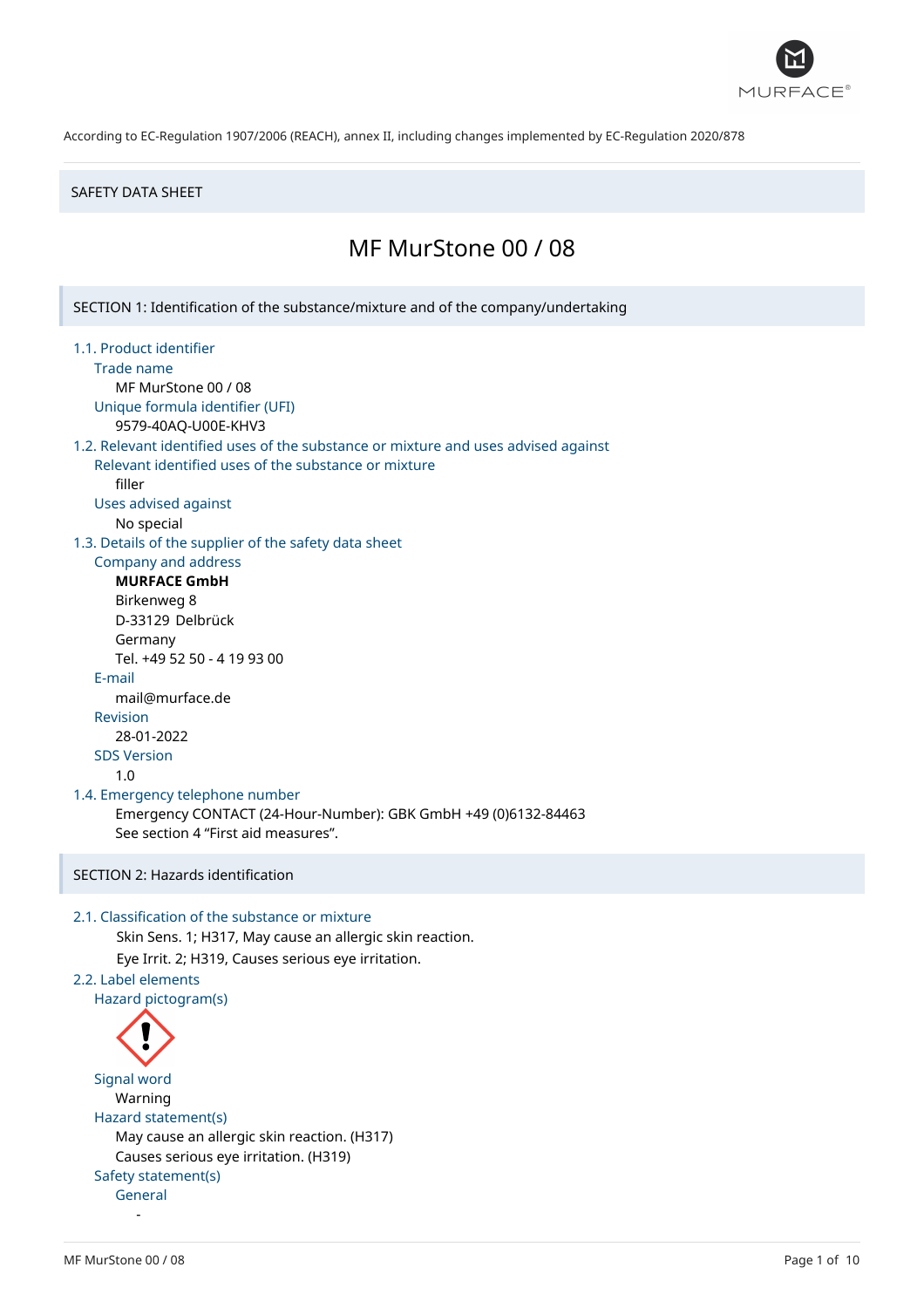

#### Prevention

Wear eye protection/protective gloves/protective clothing. (P280) Avoid breathing dust. (P261) Contaminated work clothing should not be allowed out of the workplace. (P272) Response If skin irritation or rash occurs: Get medical advice/attention. (P333+P313) Take off contaminated clothing and wash it before reuse. (P362+P364)

## Storage

#### - Disposal

Dispose of contents/container to an approved waste disposal plant. (P501) Hazardous substances

#### Portland Cement

#### 2.3. Other hazards

Additional labelling

## Not applicable

# Additional warnings

This mixture/product does not contain any substances considered to meet the criteria classifying them as PBT and/or vPvB.

#### SECTION 3: Composition/information on ingredients

## 3.2. Mixtures

| Product/substance   | <b>Identifiers</b>                                                                         | % w/w           | Classification | Note |
|---------------------|--------------------------------------------------------------------------------------------|-----------------|----------------|------|
| Calcium dihydroxide | Skin Irrit. 2, H315<br>1-3%<br>CAS No.: 1305-62-0<br>Eye Dam. 1, H318<br>EC No.: 215-137-3 | STOT SE 3, H335 | $[1]$          |      |
|                     | REACH:                                                                                     |                 |                |      |
|                     | Index No.:                                                                                 |                 |                |      |

#### -----

See full text of H-phrases in section 16. Occupational exposure limits are listed in section 8, if these are available. Other information

#### [1] European occupational exposure limit

#### SECTION 4: First aid measures

## 4.1. Description of first aid measures

#### General information

In the case of accident: Contact a doctor or casualty department – take the label or this safety data sheet. Contact a doctor if in doubt about the injured person's condition or if the symptoms persist. Never give an unconscious person water or other drink.

## Inhalation

Upon breathing difficulties or irritation of the respiratory tract: Bring the person into fresh air and stay with him/her.

## Skin contact

IF ON SKIN: Wash with plenty of water and soap.

Remove contaminated clothing and shoes. Ensure to wash exposed skin thoroughly with water and soap. DO NOT use solvents or thinners.

If skin irritation occurs: Get medical advice/attention.

#### Eye contact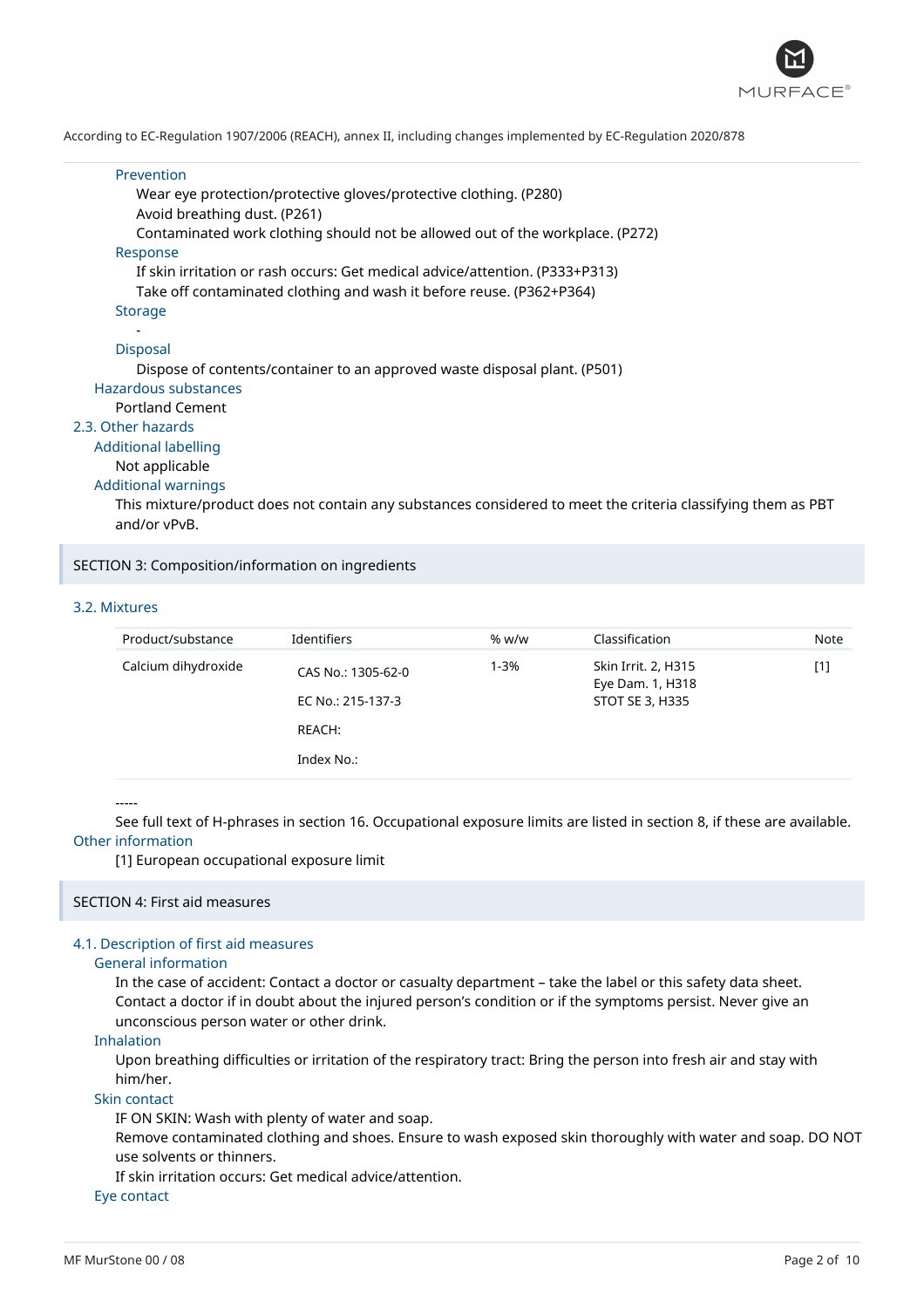

Upon irritation of the eye: Remove contact lenses. Flush eyes immediately with plenty of water or isotonic water (20-30°C) for at least 5 minutes and continue until irritation stops. Make sure to flush under upper and lower eyelids. If irritation continues, contact a doctor. Continue flushing during transport.

## Ingestion

Provide plenty of water for the person to drink and stay with him/her. In case of malaise, seek medical advice immediately and bring the safety data sheet or label from the product. Do not induce vomiting, unless recommended by the doctor. Have the victim lean forward with head down to avoid inhalation of- or choking on vomited material.

## Burns

Not applicable

### 4.2. Most important symptoms and effects, both acute and delayed

Sensitisation: This product contains substances, which may trigger allergic reaction upon dermal contact. Manifestation of allergic reactions typically takes place within 12-72 hours after exposure.

Irritation effects: This product contains substances, which may cause irritation upon exposure to skin, eyes or lungs. Exposure may result in an increased absorption potential of other hazardous substances at the area of exposure.

## 4.3. Indication of any immediate medical attention and special treatment needed

If eye irritation persists: Get medical advice/attention.

If skin irritation or rash occurs: Get medical advice/attention.

## Information to medics

Bring this safety data sheet or the label from this product.

## SECTION 5: Firefighting measures

## 5.1. Extinguishing media

Suitable extinguishing media: Alcohol-resistant foam, carbon dioxide, powder, water mist. Unsuitable extinguishing media: Waterjets should not be used, since they can spread the fire.

# 5.2. Special hazards arising from the substance or mixture

Fire will result in dense smoke. Exposure to combustion products may harm your health. Closed containers, which are exposed to fire, should be cooled with water. Do not allow fire-extinguishing water to enter the sewage system and nearby surface waters.

### 5.3. Advice for firefighters

Wear self-contained breathing apparatus and protective clothing to prevent contact. Upon direct exposure contact The National Poisons Information Service (dial 111, 24 h service) in order to obtain further advice.

#### SECTION 6: Accidental release measures

## 6.1. Personal precautions, protective equipment and emergency procedures

## Avoid direct contact with spilled substances.

# 6.2. Environmental precautions

Avoid discharge to lakes, streams, sewers, etc.

## 6.3. Methods and material for containment and cleaning up

Collect spills carefully. Moist the material with water in order to prevent the formation and propagation of dust. To the extent possible cleaning is performed with normal cleaning agents. Avoid use of solvents.

### 6.4. Reference to other sections

See section 13 on "Disposal considerations" in regard of handling of waste.

See section 8 "Exposure controls/personal protection" for protective measures.

SECTION 7: Handling and storage

#### 7.1. Precautions for safe handling

Smoking, drinking and consumption of food is not allowed in the work area. See section 8 "Exposure controls/personal protection" for information on personal protection.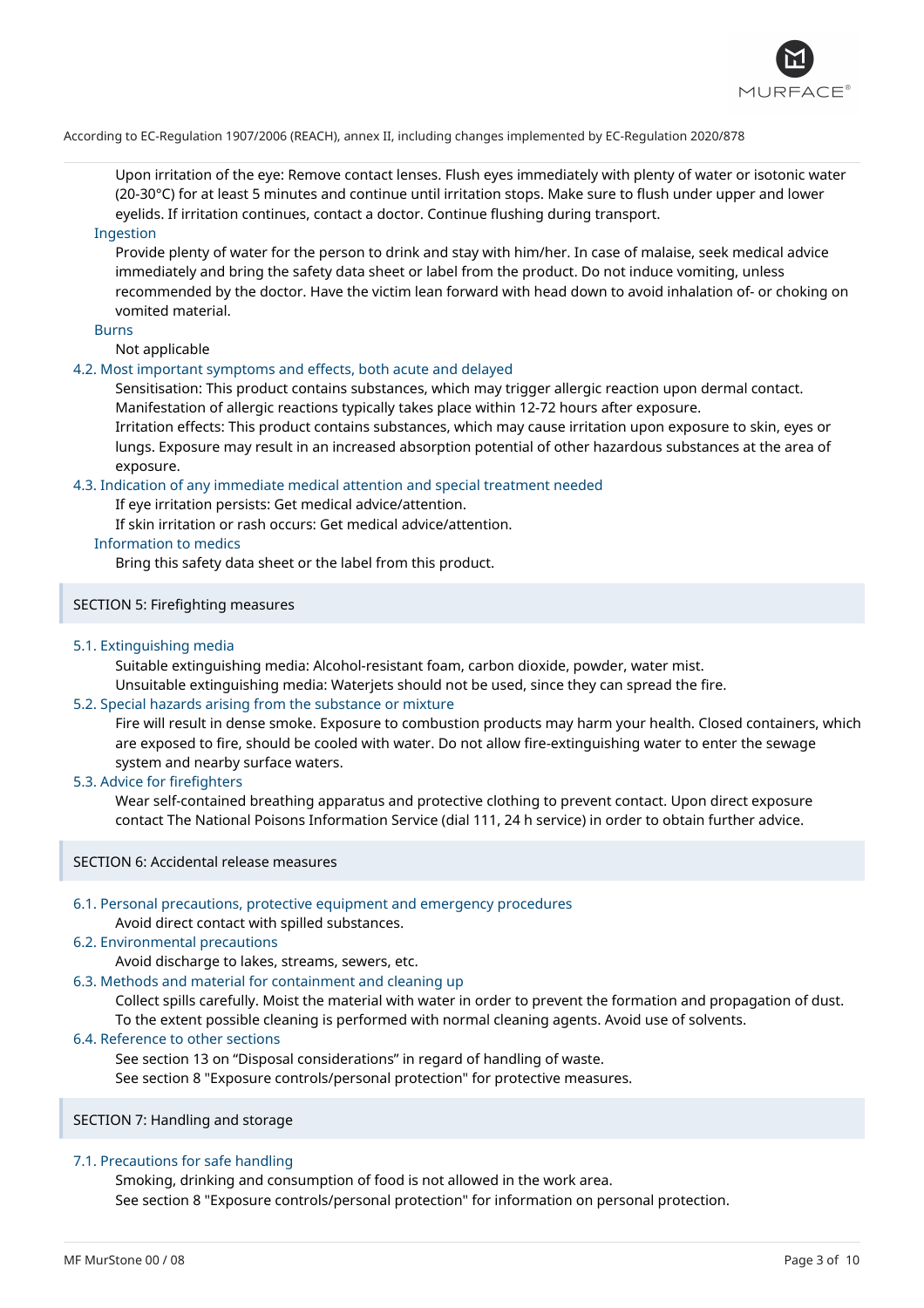

#### 7.2. Conditions for safe storage, including any incompatibilities

Containers that have been opened must be carefully resealed and kept upright to prevent leakage. Powder trickling out onto the floor or onto other containers must be prevented.

## Recommended storage material

Keep only in original packaging.

### Storage temperature

Room temperature 18 to 23°C (Storage on stock, 3 to 8°C)

## Incompatible materials

Strong acids, strong bases, strong oxidizing agents, and strong reducing agents.

## 7.3. Specific end use(s)

This product should only be used for applications quoted in section 1.2

## SECTION 8: Exposure controls/personal protection

### 8.1. Control parameters

 $\overline{a}$ 

 $\overline{a}$ 

### Portland Cement

Long term exposure limit (8 hours) (mg/m<sup>3</sup>): 10(inhalable)/4(respirable)

Calcium dihydroxide

Long term exposure limit (8 hours) (mg/m<sup>3</sup>): 5(inhalable)/1(respirable) Short term exposure limit (15 minutes) (mg/m<sup>3</sup>): 4(respirable)

The Control of Substances Hazardous to Health Regulations 2002. SI 2002/2677 The Stationery Office 2002. EH40/2005 Workplace exposure limits (Fourth Edition 2020).

#### DNEL

No data available

# PNEC

| Product/substance<br><b>PNEC</b><br>Route of exposure<br>Duration of Exposure | Calcium dihydroxide<br>0,0035 mg/kg<br>Soil               |
|-------------------------------------------------------------------------------|-----------------------------------------------------------|
| Product/substance<br><b>PNEC</b><br>Route of exposure<br>Duration of Exposure | Calcium dihydroxide<br>0,0067<br>Marine water sediment    |
| Product/substance<br><b>PNEC</b><br>Route of exposure<br>Duration of Exposure | Calcium dihydroxide<br>0,067 mg/kg<br>Freshwater sediment |
| Product/substance<br><b>PNEC</b><br>Route of exposure<br>Duration of Exposure | Calcium dihydroxide<br>0,0016 mg/L<br>Marine water        |
| Product/substance<br><b>PNEC</b><br>Route of exposure                         | Calcium dihydroxide<br>0,016 mg/L<br>Freshwater           |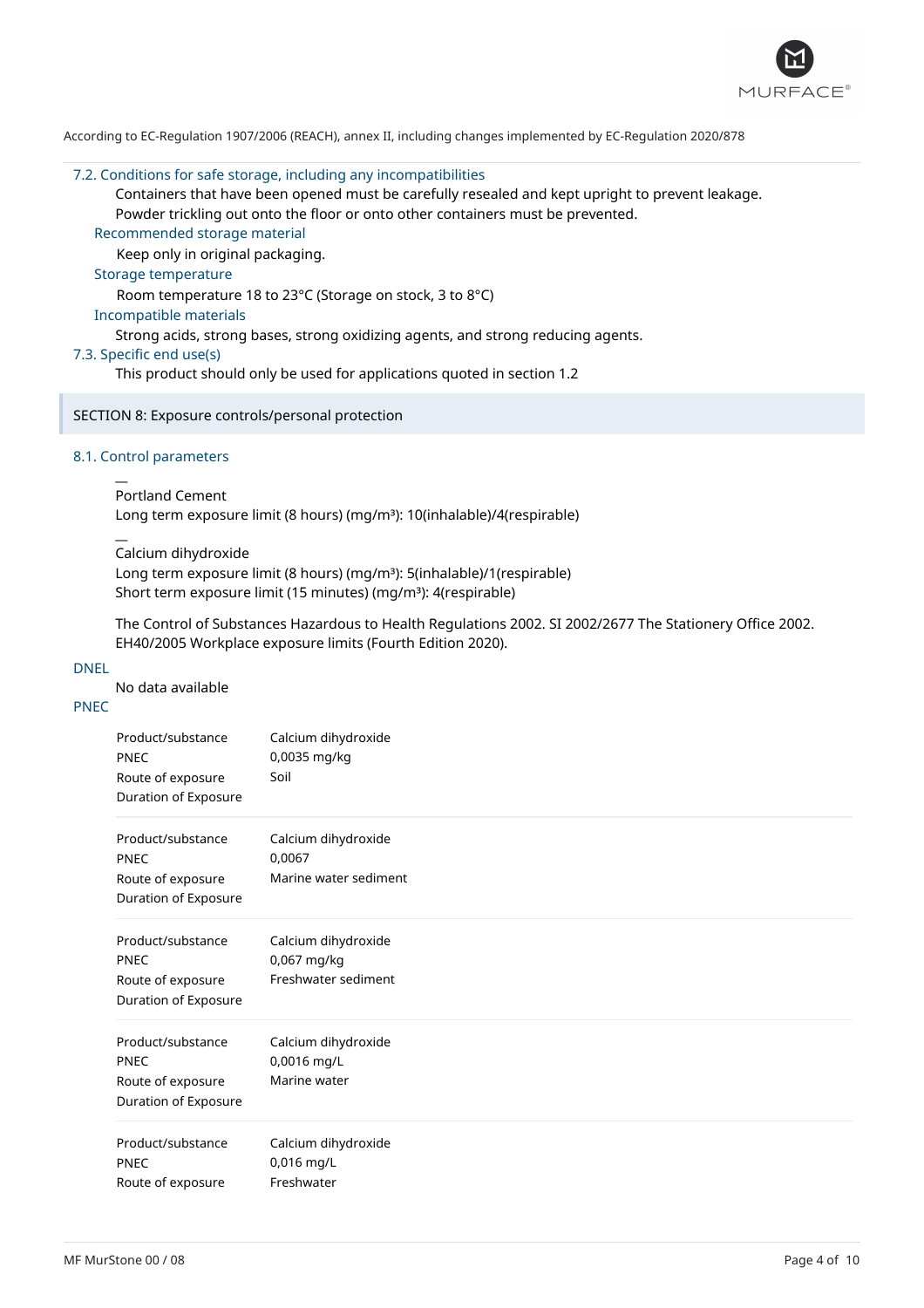

Duration of Exposure

# 8.2. Exposure controls

Compliance with the given occupational exposure limits values should be controlled on a regular basis. General recommendations

Smoking, drinking and consumption of food is not allowed in the work area.

## Exposure scenarios

There are no exposure scenarios implemented for this product.

#### Exposure limits

Professional users are subjected to the legally set maximum concentrations for occupational exposure. See occupational hygiene limit values above.

## Appropriate technical measures

Airborne gas and dust concentrations must be kept at a minimum and below current limit values (see above). Installation of a local exhaust system if normal air flow in the work room is not sufficient is recommended. Ensure emergency eyewash and -showers are clearly marked.

#### Hygiene measures

In between use of the product and at the end of the working day all exposed areas of the body must be washed thoroughly. Always wash hands, forearms and face.

Measures to avoid environmental exposure

## No specific requirements

## Individual protection measures, such as personal protective equipment

#### **Generally**

Use only CE marked protective equipment.

## No specific requirements

# Respiratory Equipment

| Type | Iass           | Colour | Standards |        |
|------|----------------|--------|-----------|--------|
| S/SL | P <sub>1</sub> | White  | EN149     | ᠇<br>. |

#### Skin protection

| Recommended                               | Type/Category | Standards |  |
|-------------------------------------------|---------------|-----------|--|
| Dedicated work clothing<br>should be worn | $\sim 100$    | $\sim$    |  |

## Hand protection

| Material | Glove thickness (mm) | Breakthrough time (min.) | Standards |            |
|----------|----------------------|--------------------------|-----------|------------|
| Nitrile  | $0,11-0,14$          | $\overline{\phantom{a}}$ | EN374-2   | <b>NEW</b> |

## Eye protection

| Type           | Standards |                      |
|----------------|-----------|----------------------|
| Safety glasses | EN166     | $\blacktriangleleft$ |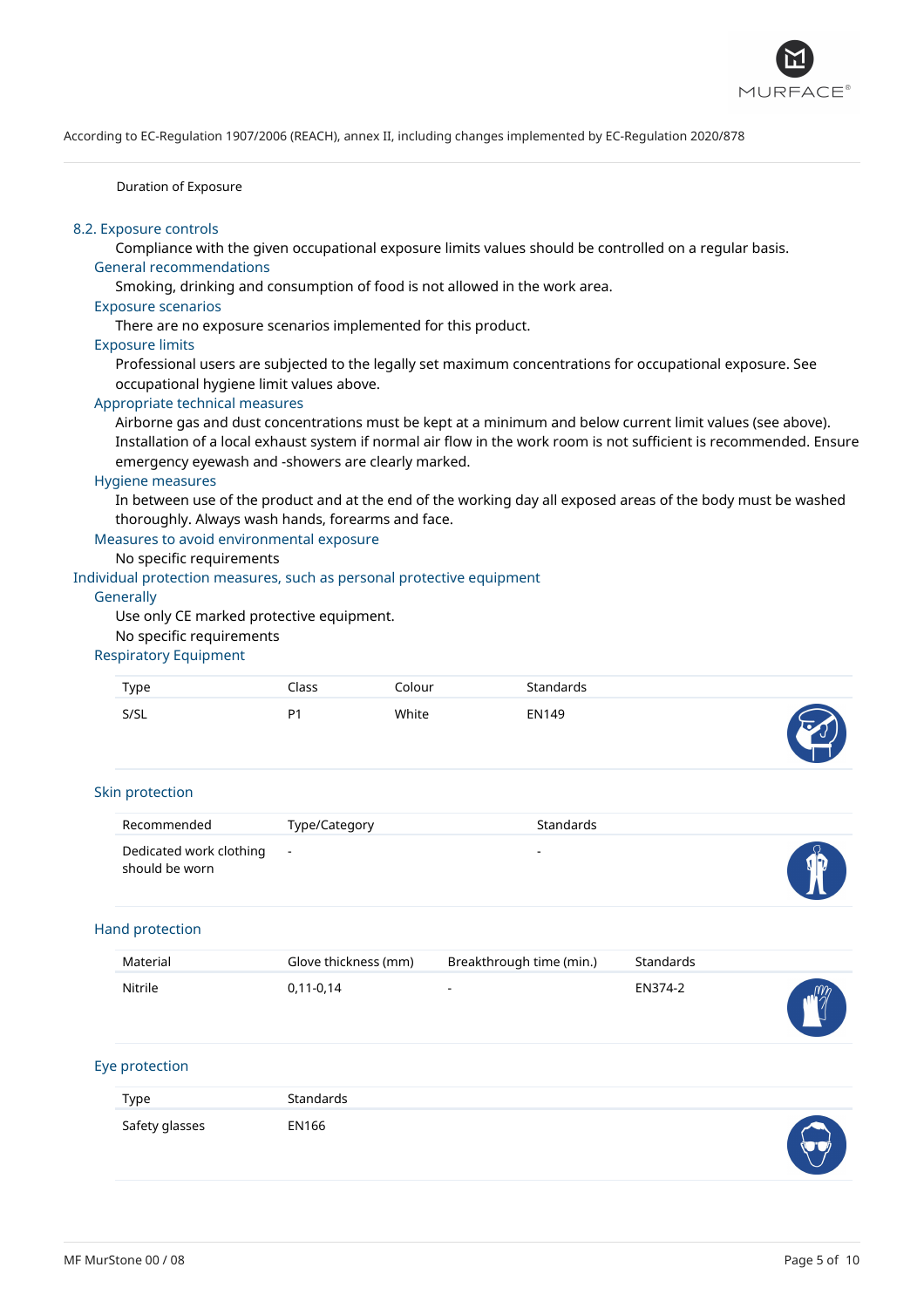

SECTION 9: Physical and chemical properties

```
9.1. Information on basic physical and chemical properties
   Physical state
      Powder
   Colour
      White
   Odour / Odour threshold
      None
   pH
      12
   Density (g/cm<sup>3</sup>)
      2.2 (20 °C)
   Kinematic viscosity
      Does not apply to solids.
   Particle characteristics
      Testing not relevant or not possible due to nature of the product.
Phase changes
   Melting point/Freezing point (°C)
      Not applicable - risk of decomposition
   Softening point/range (waxes and pastes) (°C)
      Does not apply to solids.
   Boiling point (°C)
      Does not apply to solids.
   Vapour pressure
      Testing not relevant or not possible due to nature of the product.
   Relative vapour density
      Does not apply to solids.
   Decomposition temperature (°C)
      550 °C
Data on fire and explosion hazards
   Flash point (°C)
      Does not apply to solids.
   Ignition (°C)
      Testing not relevant or not possible due to nature of the product.
   Auto flammability (°C)
      Testing not relevant or not possible due to nature of the product.
   Lower and upper explosion limit (% v/v)
      Does not apply to solids.
Solubility
  Solubility in water
      Soluble
   n-octanol/water coefficient
      Testing not relevant or not possible due to nature of the product.
   Solubility in fat (g/L)
      Testing not relevant or not possible due to nature of the product.
9.2. Other information
   Other physical and chemical parameters
      No data available
SECTION 10: Stability and reactivity
```
10.1. Reactivity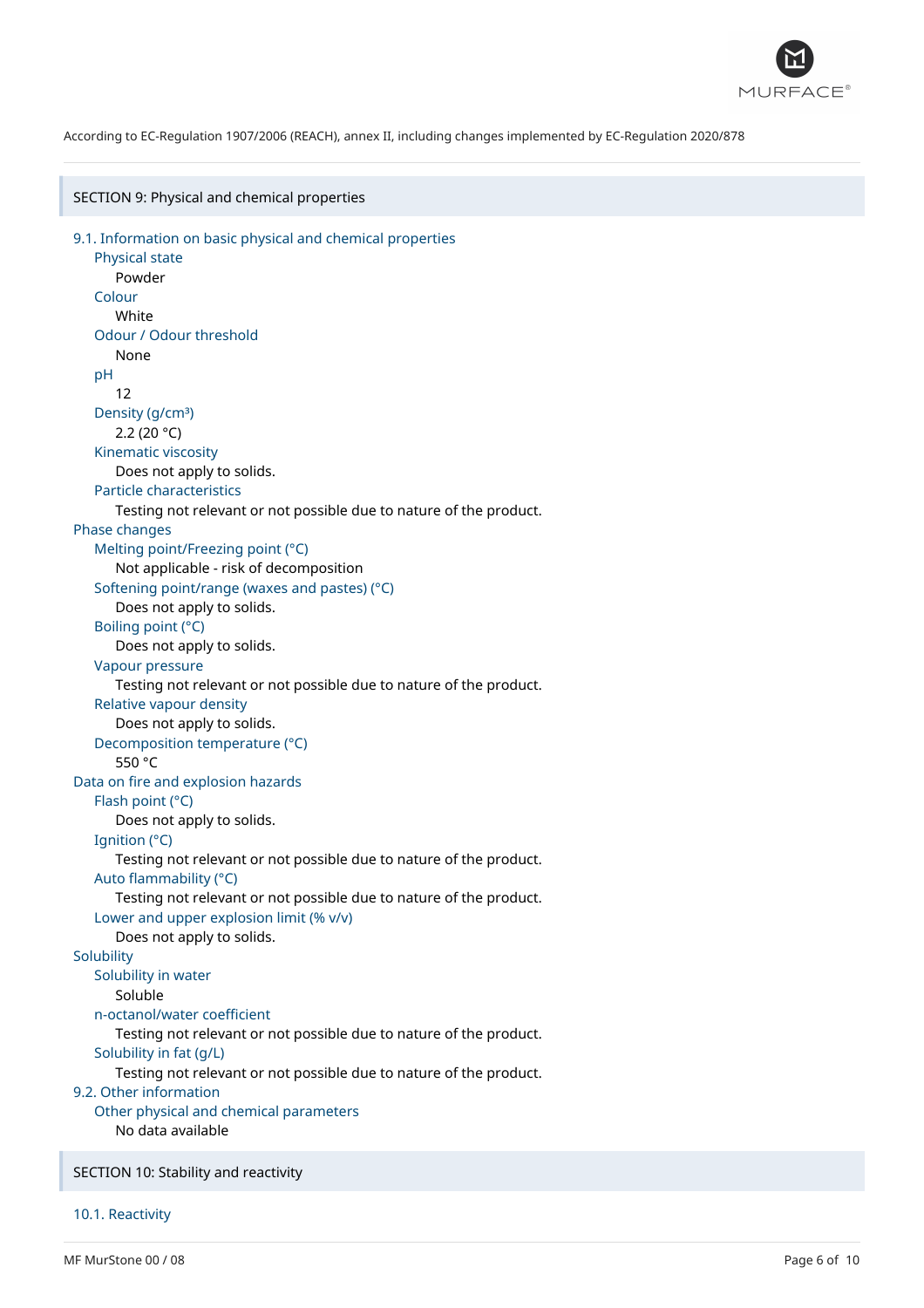

| No data available<br>10.2. Chemical stability<br>The product is stable under the conditions, noted in section 7 "Handling and storage".<br>10.3. Possibility of hazardous reactions<br>No special<br>10.4. Conditions to avoid<br>No special<br>10.5. Incompatible materials<br>Strong acids, strong bases, strong oxidizing agents, and strong reducing agents.<br>10.6. Hazardous decomposition products<br>The product is not degraded when used as specified in section 1.                                                                                                                                                                                                                                                                                                                                                                                                                                                                                                                                                                                                                                                                                                                                                                                                                                                                                                                                                                                                                                   |
|------------------------------------------------------------------------------------------------------------------------------------------------------------------------------------------------------------------------------------------------------------------------------------------------------------------------------------------------------------------------------------------------------------------------------------------------------------------------------------------------------------------------------------------------------------------------------------------------------------------------------------------------------------------------------------------------------------------------------------------------------------------------------------------------------------------------------------------------------------------------------------------------------------------------------------------------------------------------------------------------------------------------------------------------------------------------------------------------------------------------------------------------------------------------------------------------------------------------------------------------------------------------------------------------------------------------------------------------------------------------------------------------------------------------------------------------------------------------------------------------------------------|
| SECTION 11: Toxicological information                                                                                                                                                                                                                                                                                                                                                                                                                                                                                                                                                                                                                                                                                                                                                                                                                                                                                                                                                                                                                                                                                                                                                                                                                                                                                                                                                                                                                                                                            |
| 11.1. Information on hazard classes as defined in Regulation (EC) No 1272/2008<br><b>Acute toxicity</b><br>Based on available data, the classification criteria are not met.<br>Skin corrosion/irritation<br>Based on available data, the classification criteria are not met.<br>Serious eye damage/irritation<br>Causes serious eye irritation.<br><b>Respiratory sensitisation</b><br>Based on available data, the classification criteria are not met.<br>Skin sensitisation<br>May cause an allergic skin reaction.<br>Germ cell mutagenicity<br>Based on available data, the classification criteria are not met.<br>Carcinogenicity<br>Based on available data, the classification criteria are not met.<br>Reproductive toxicity<br>Based on available data, the classification criteria are not met.<br>STOT-single exposure<br>Based on available data, the classification criteria are not met.<br>STOT-repeated exposure<br>Based on available data, the classification criteria are not met.<br><b>Aspiration hazard</b><br>Based on available data, the classification criteria are not met.<br>11.2. Information on other hazards<br>Long term effects<br>Irritation effects: This product contains substances, which may cause irritation upon exposure to skin, eyes or<br>lungs. Exposure may result in an increased absorption potential of other hazardous substances at the area of<br>exposure.<br><b>Endocrine disrupting properties</b><br>No special<br>Other information<br>No special |

# SECTION 12: Ecological information

# 12.1. Toxicity

Product/substance Calcium dihydroxide Test method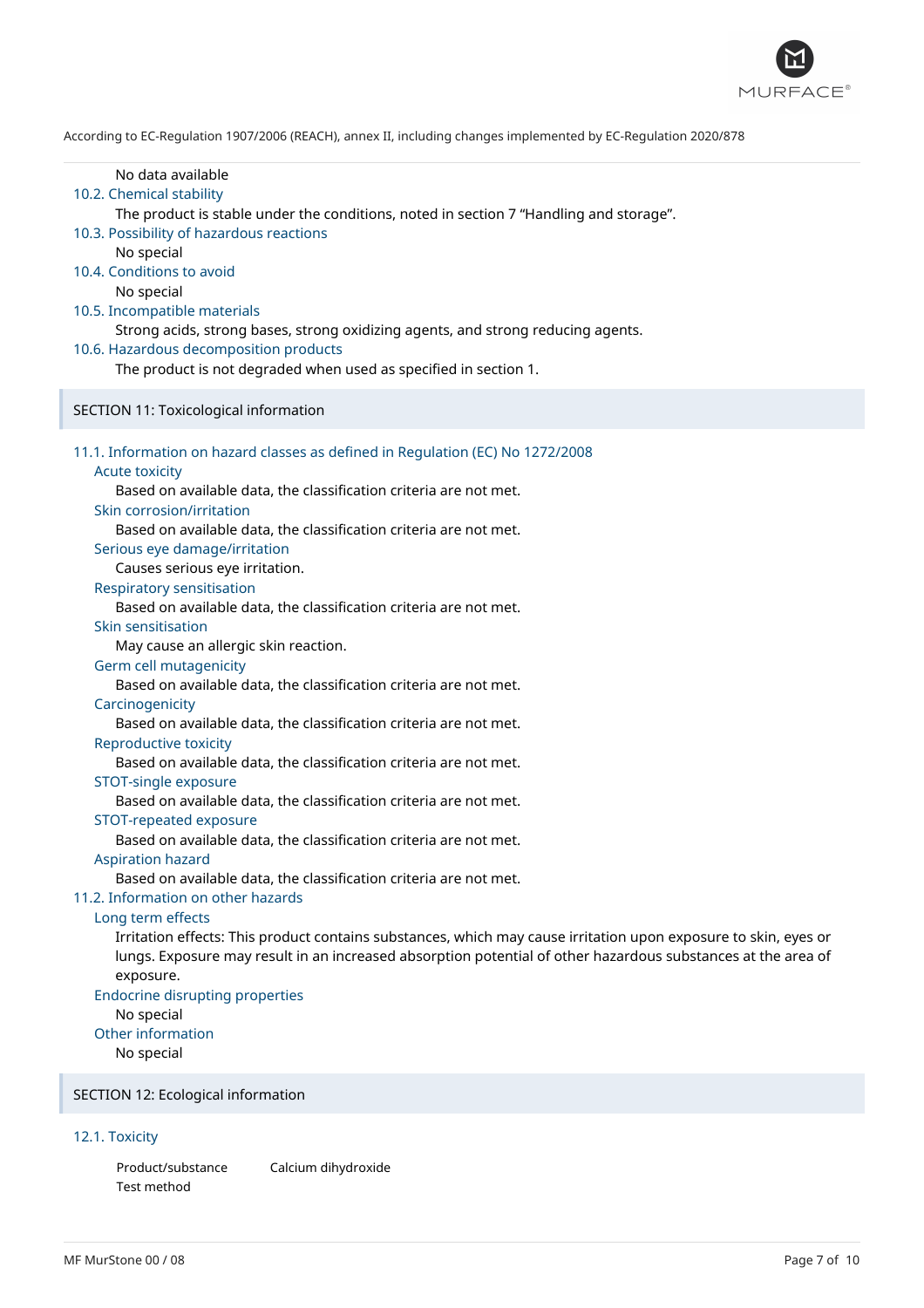

| According to EC-Regulation 1907/2006 (REACH), annex II, including changes implemented by EC-Regulation 2020/878 |
|-----------------------------------------------------------------------------------------------------------------|
|                                                                                                                 |

| Species                                  | Fish                                                                                                         |
|------------------------------------------|--------------------------------------------------------------------------------------------------------------|
| Compartment                              |                                                                                                              |
| Duration                                 | 28 days                                                                                                      |
| Test                                     | <b>NOEC</b>                                                                                                  |
| Result                                   | 0,16 mg/L                                                                                                    |
| Other information                        |                                                                                                              |
| Product/substance                        | Calcium dihydroxide                                                                                          |
| Test method                              |                                                                                                              |
| Species                                  | Algae                                                                                                        |
| Compartment                              |                                                                                                              |
| Duration                                 | 72 hours                                                                                                     |
| Test                                     | <b>LC50</b>                                                                                                  |
| Result                                   | 12,7 mg/L                                                                                                    |
| Other information                        |                                                                                                              |
| Product/substance<br>Test method         | Calcium dihydroxide                                                                                          |
|                                          |                                                                                                              |
| Species                                  | Daphnia                                                                                                      |
| Compartment                              |                                                                                                              |
| Duration                                 | 48 hours                                                                                                     |
| Test                                     | <b>EC50</b>                                                                                                  |
| Result                                   | 12,6 mg/L                                                                                                    |
| Other information                        |                                                                                                              |
| Product/substance                        | Calcium dihydroxide                                                                                          |
| Test method                              |                                                                                                              |
| Species                                  | Daphnia                                                                                                      |
| Compartment                              |                                                                                                              |
| Duration                                 | 21 days                                                                                                      |
| Test                                     | <b>NOEC</b>                                                                                                  |
| Result                                   | 0,317 mg/L                                                                                                   |
| Other information                        |                                                                                                              |
| 12.2. Persistence and degradability      |                                                                                                              |
| No data available                        |                                                                                                              |
| 12.3. Bioaccumulative potential          |                                                                                                              |
| No data available                        |                                                                                                              |
| 12.4. Mobility in soil                   |                                                                                                              |
| No data available                        |                                                                                                              |
| 12.5. Results of PBT and vPvB assessment |                                                                                                              |
| and/or vPvB.                             | This mixture/product does not contain any substances considered to meet the criteria classifying them as PBT |
| 12.6. Endocrine disrupting properties    |                                                                                                              |
| No special                               |                                                                                                              |
| 12.7. Other adverse effects              |                                                                                                              |
| No special                               |                                                                                                              |
| SECTION 13: Disposal considerations      |                                                                                                              |
|                                          |                                                                                                              |
|                                          |                                                                                                              |

# 13.1. Waste treatment methods

Product is not covered by regulations on dangerous waste.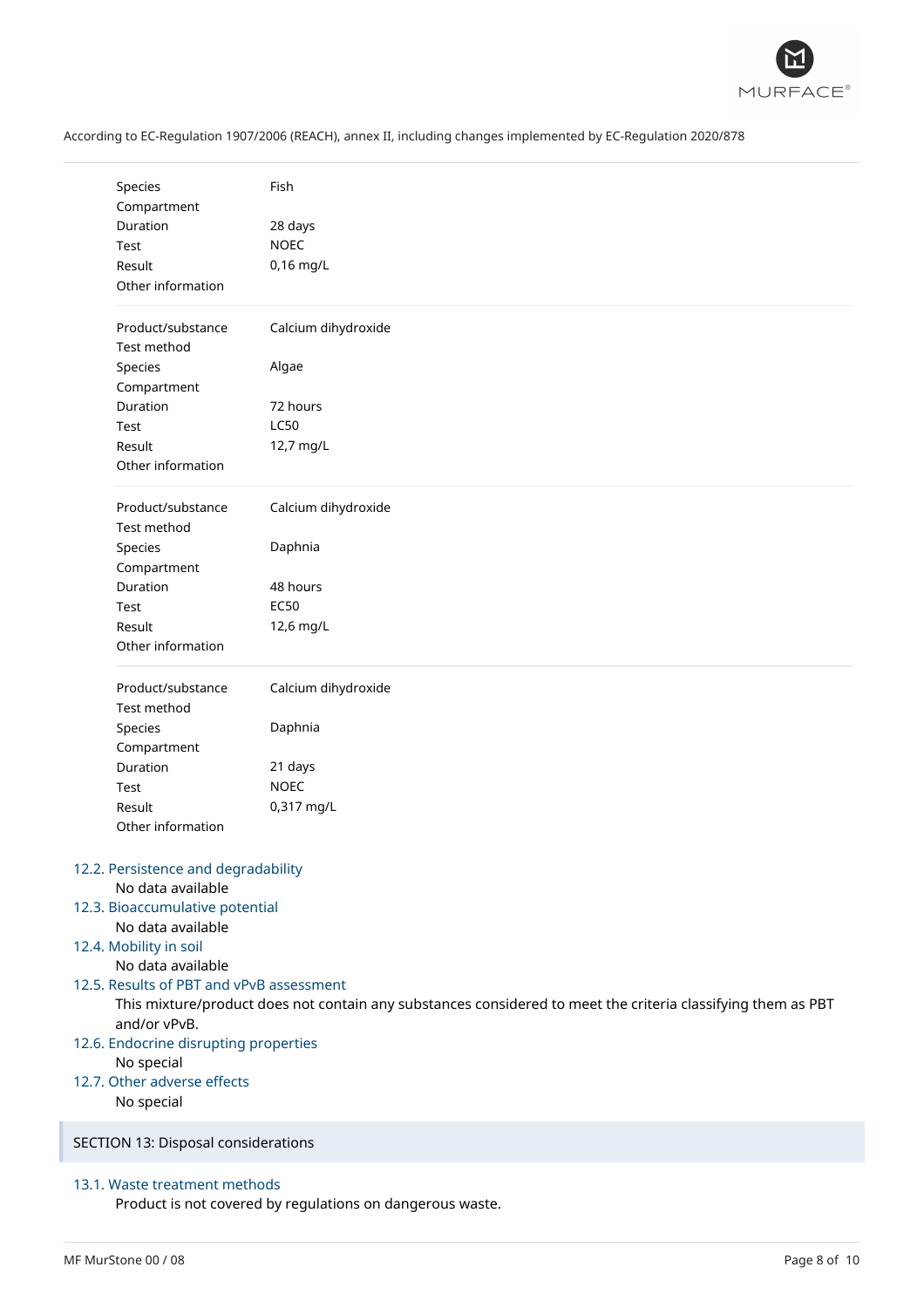

Dispose of contents/container to an approved waste disposal plant. Regulation (EU) No 1357/2014 of 18 December 2014 on waste.

## EWC code

08 01 11\* Waste paint and varnish containing organic solvents or other dangerous substances

# Specific labelling

# Not applicable

## Contaminated packing

Packaging containing residues of the product must be disposed of similarly to the product.

#### SECTION 14: Transport information

### 14.1. - 14.4.

Not dangerous goods according to ADR, IATA and IMDG.

# ADR/RID

# Not applicable

# IMDG

Not applicable MARINE POLLUTANT

#### No

# IATA

Not applicable

- 14.5. Environmental hazards
	- Not applicable

## 14.6. Special precautions for user

## Not applicable

## 14.7. Maritime transport in bulk according to IMO instruments No data available

## SECTION 15: Regulatory information

# 15.1. Safety, health and environmental regulations/legislation specific for the substance or mixture

## Restrictions for application Restricted to professional users.

People under the age of 18 shall not be exposed to this product.

Demands for specific education

## No specific requirements

## SEVESO - Categories / dangerous substances

Not applicable

# Additional information

## Not applicable

# Sources

The Management of Health and Safety at Work Regulations 1999 Regulation (EU) No 1357/2014 of 18 December 2014 on waste. CLP Regulation (EC) No 1272/2008, as retained and amended in UK law. EC-Regulation 1907/2006 (REACH), as amended by UK REACH Regulations SI 2019/758

# 15.2. Chemical safety assessment

No

## SECTION 16: Other information

# Full text of H-phrases as mentioned in section 3

H315, Causes skin irritation.

H318, Causes serious eye damage.